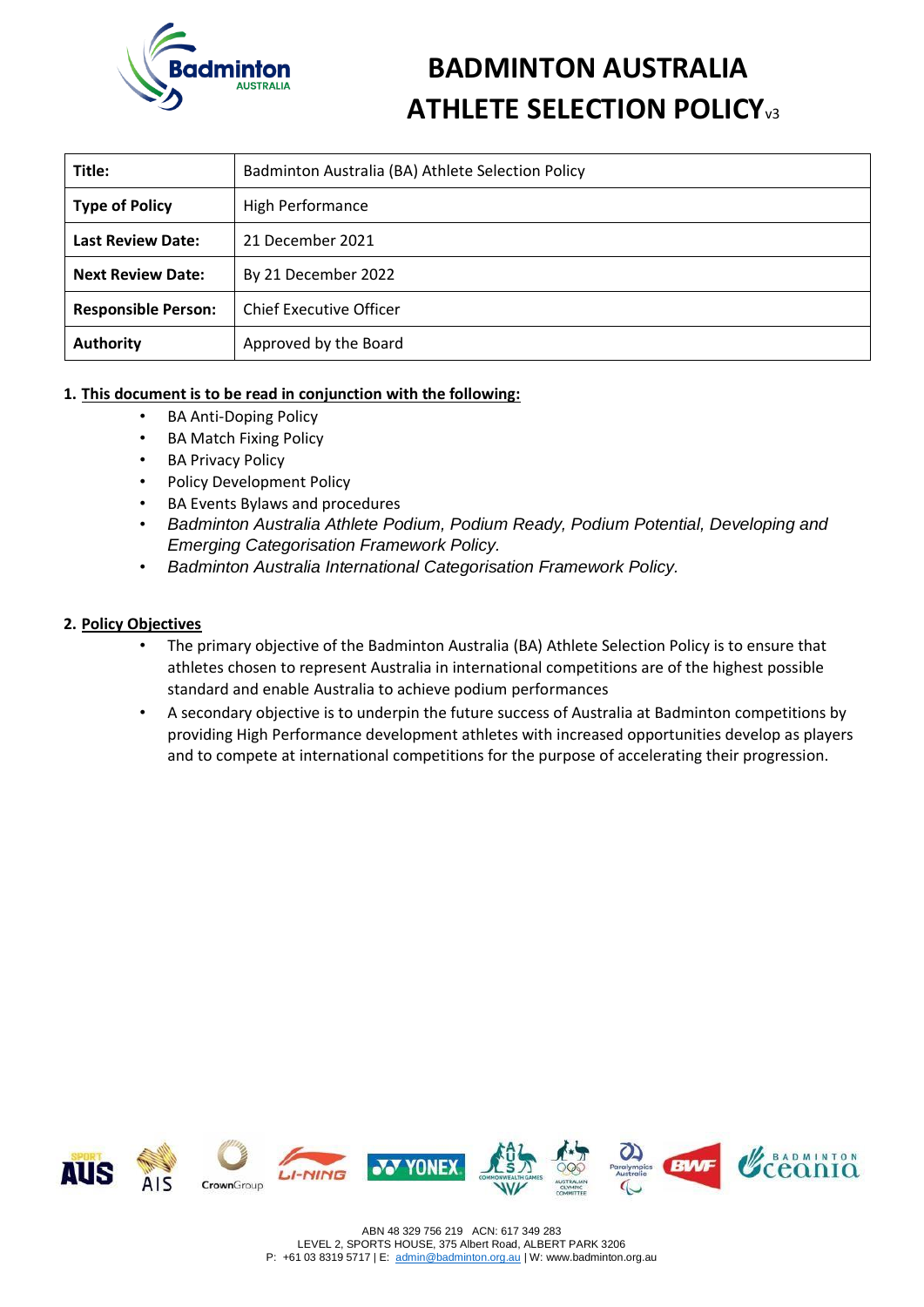



### 4. **Interpretation**

(i) Unless the context otherwise requires, terms used in this Policy shall have the same meaning as in BA's Rules and/or Regulations.

(ii) No particular selection criteria shall be weighted more or less significantly by reason only of the order in which that criteria appears in this Policy.

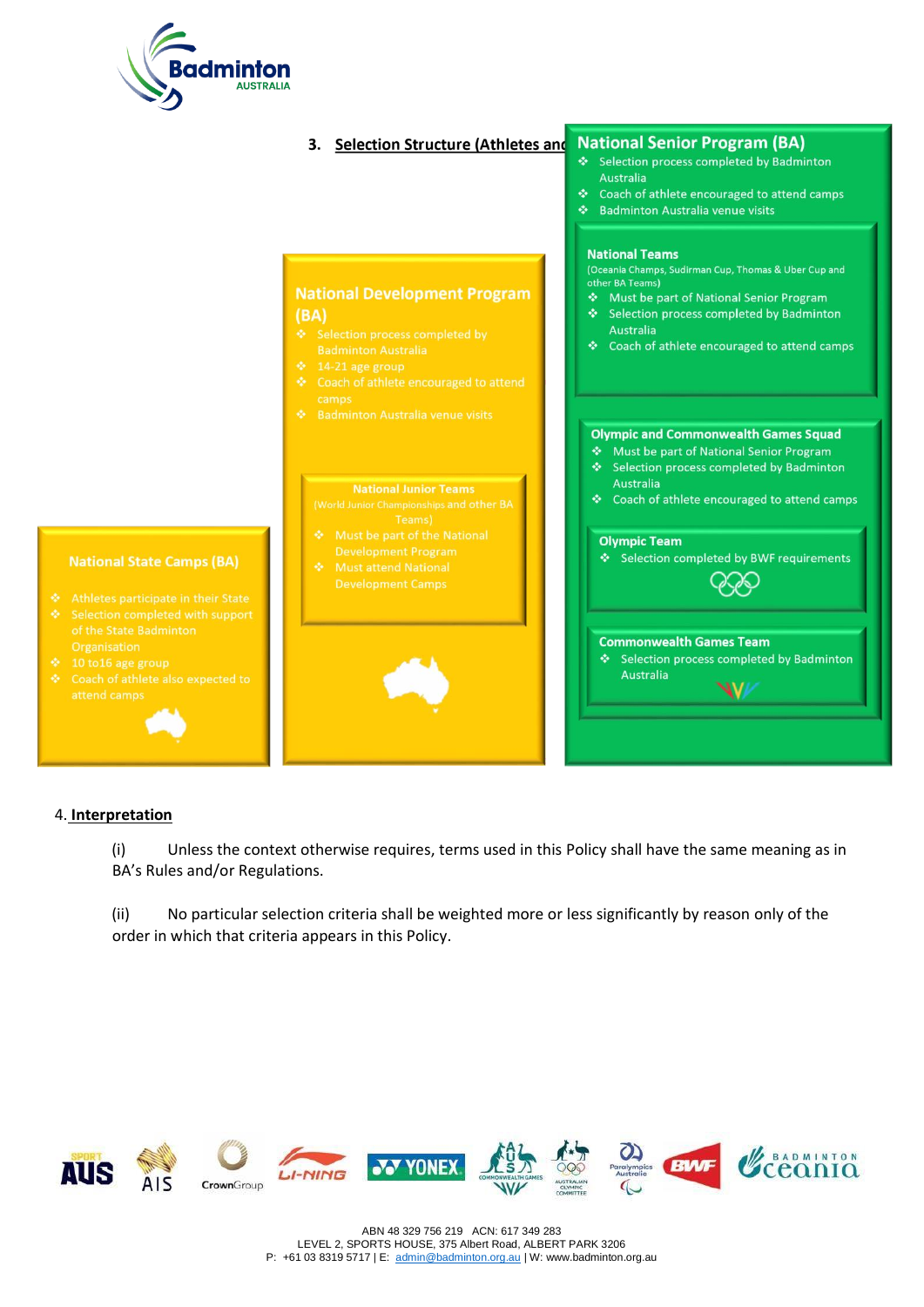

# **5. Eligibility**

To be eligible for selection into a National State Camp, National Development Program or National Senior Program an athlete must:

- (i) Nominate as per the process provided by Badminton Australia
- (ii) Be a Registered Member with Badminton Australia through their State/Territory Badminton **Organisation**
- (iii) Eligible to represent Australia at BWF, Olympic or Commonwealth Games Events
- (iv) The Athlete has a coach that is registered with Badminton Australia
- (v) The Athlete is a member of and trains in a club or program that is affiliated with their State/Territory Badminton Organisation
- (vi) For the National Development Program be Aged 14 years or older on 1 January in the year of the date of selection
- (vii) For the National Senior Program be aged 16 years or older on 1 January in the year of the date of selection
- (viii) For a National State Camp be aged 10 years or older on 1 January in the year of the camp
- (ix) In the opinion of the selectors be a good representative of Badminton Australia and not bring Badminton Australia or the sport of Badminton into disrepute
- (x) Have no outstanding financial issues with Badminton Australia, the State or Territory Badminton Organisation or the athlete's club
- (xi) Be prepared to sign the BA National Athlete Program Agreement and the Athlete's coach be prepared to sign the BA National Program Coach Agreement. Athletes that do not sign the agreement may have their offer of selection revoked
- (xii) Agree they will be selected for a period of up to 12 months
- (xiii) Agree to participate in the relevant national championships and their home state/territory development program as per this policy and if fail to do so agree that they will be removed from any or all national programs
- (xiv) Agree to wear the approved BA uniform and utilise BA approved training equipment (exclusions to this clause include footwear and racquets) wherever required

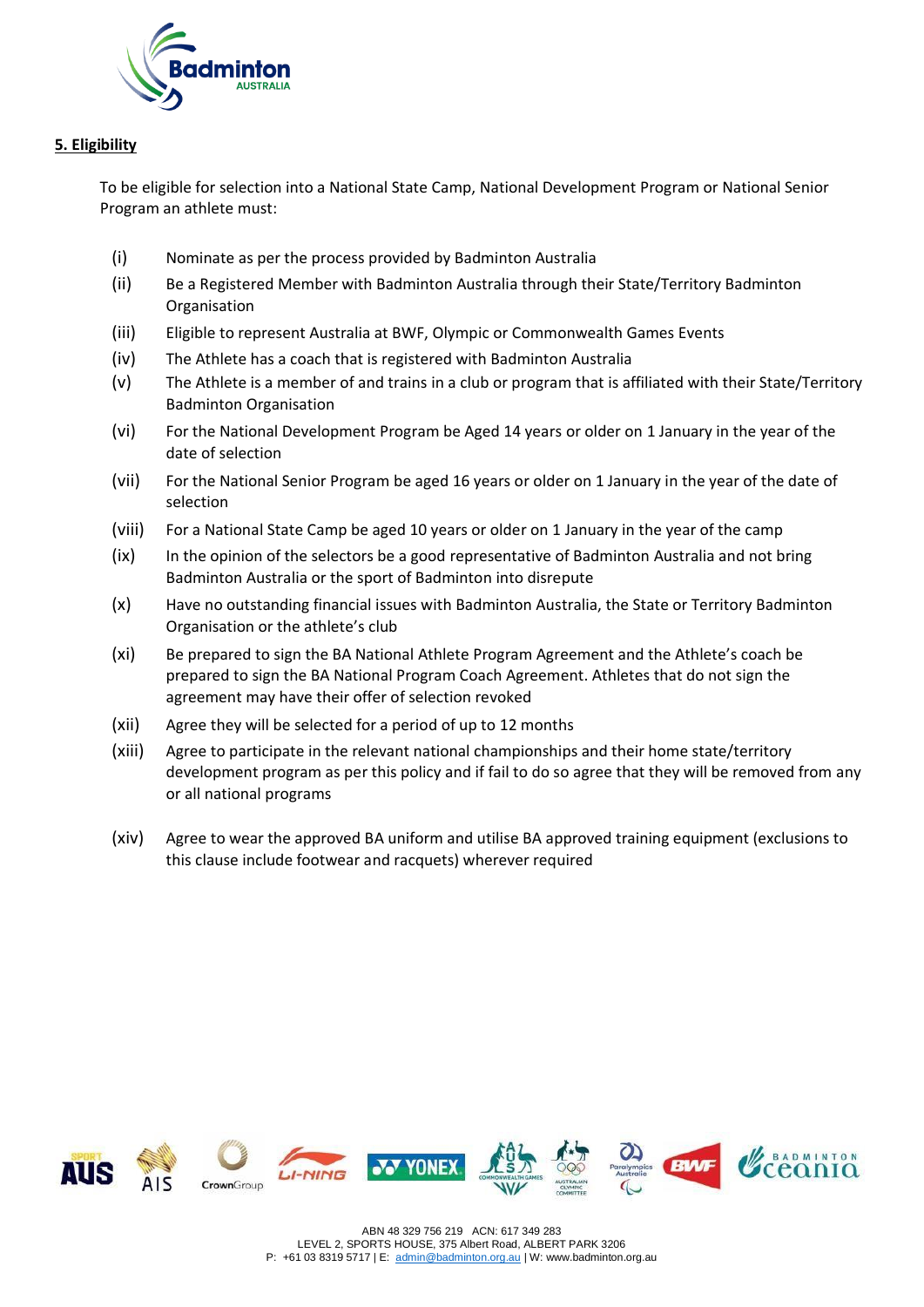

## **6. Selection Areas**

The athlete selection areas that apply to this Policy are:

- (i) National State Camps
- (ii) National Development Program a. National Junior Teams
- (iii) National Senior Program
	- a. National Senior Teams
	- b. Olympic and Commonwealth Games Squad
		- i. Olympic Team
		- ii. Commonwealth Games
			- Team

## **7. Selection Criteria**

**7.1 National State Camp Athletes** (camps run for in a State lead by Badminton Australia)

Athletes can be selected to a National State Camp where they are:

- Compliant with the information as per section 5.
- Where approved by the State have finished in one of the following positions in the most recent State individual under-age Championships from U13 through to U17 as determined by their State/Territory badminton organisation

| Event                                | ΜS                                                  | <b>WS</b>                                           | MD                     | WD                     | <b>MX</b>            |
|--------------------------------------|-----------------------------------------------------|-----------------------------------------------------|------------------------|------------------------|----------------------|
| <b>State Championships</b><br>Events | <b>Finalists and Semi</b><br>Finalists (4 athletes) | <b>Finalists and Semi</b><br>Finalists (4 athletes) | Finalists (4 athletes) | Finalists (4 athletes) | Winners (2 athletes) |

Additional athletes can be selected subject to the following:

- As determined by the selectors up to the number of positions available in the camp
- Athlete must have participated in the most recent State Championships where applicable or have a medical exemption approved by their State/Territory Organisation
- Badminton Australia together with the State organisation may at its discretion allow for up to 5 talented athletes to be selected from diverse backgrounds. This may include but not limited to athletes who identify as Aboriginal or Torres Strait Islander people or low income families

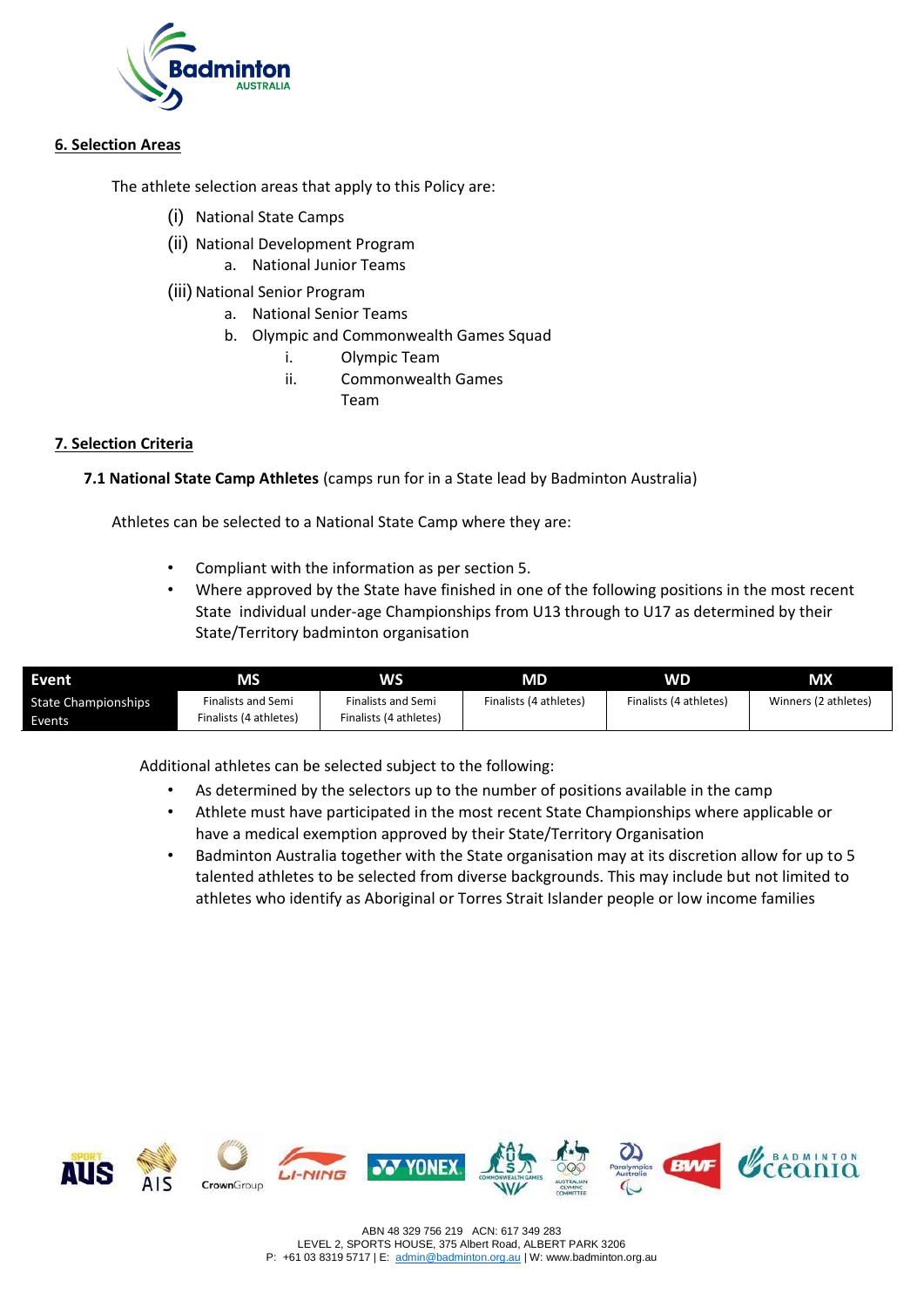

## **7.2 National Development Program and National Senior Program Athletes**

- o The total number of athletes selected to the Development National Program shall be no more than 35 in any one year.
- o The total number of athletes selected to the National Senior Program shall be no more than 25 in any one year.
- o Up to an additional 5 athletes in the Development and up to an additional 5 athletes in the National Senior Program may be selected as reserves and may be invited to national camps or activities where suitable and where space permits.

o Athletes can be selected into the National Development Program or National Senior Program where they are:

- i. Compliant with the information as per section 5.
- ii. Have Competed in their home State Championships or received an exemption in writing from the State organisation
- iii. Have finished in one of the positions listed in the most recent National U15, U17, U19 or Senior individual Championships
- iv. Must have put their name forward and fulfilled all their states selection criteria so as to be considered for representation for their home state team for the National U15, U17, U19 or Clendinnen Shield National Team Championships (and where selected attend the event in its entirety) **or** have received an exemption by Badminton Australia for being selected to represent Australia at an international BWF sanctioned competition or qualifying competition. Please note that:
	- Player is required to nominate for the State team even where injured and inform the State of their injury together with a medical certificate from a Medical Doctor
	- States are required to select players based on the States selection criteria and process (ie: States are not to exclude players from selection except in the case of injury where a certificate from a medical Doctor is provided)
	- Should a player claim an exemption due to injury they must still attend the relevant national Championships and support their team and attend the team event in person for the entirety of the event.
- v. To remain in the program during the year of selection the athlete must also comply with this policy. The athlete selected is required to agree that they will immediately forfeit their position in the national program should they not be able to comply with this policy

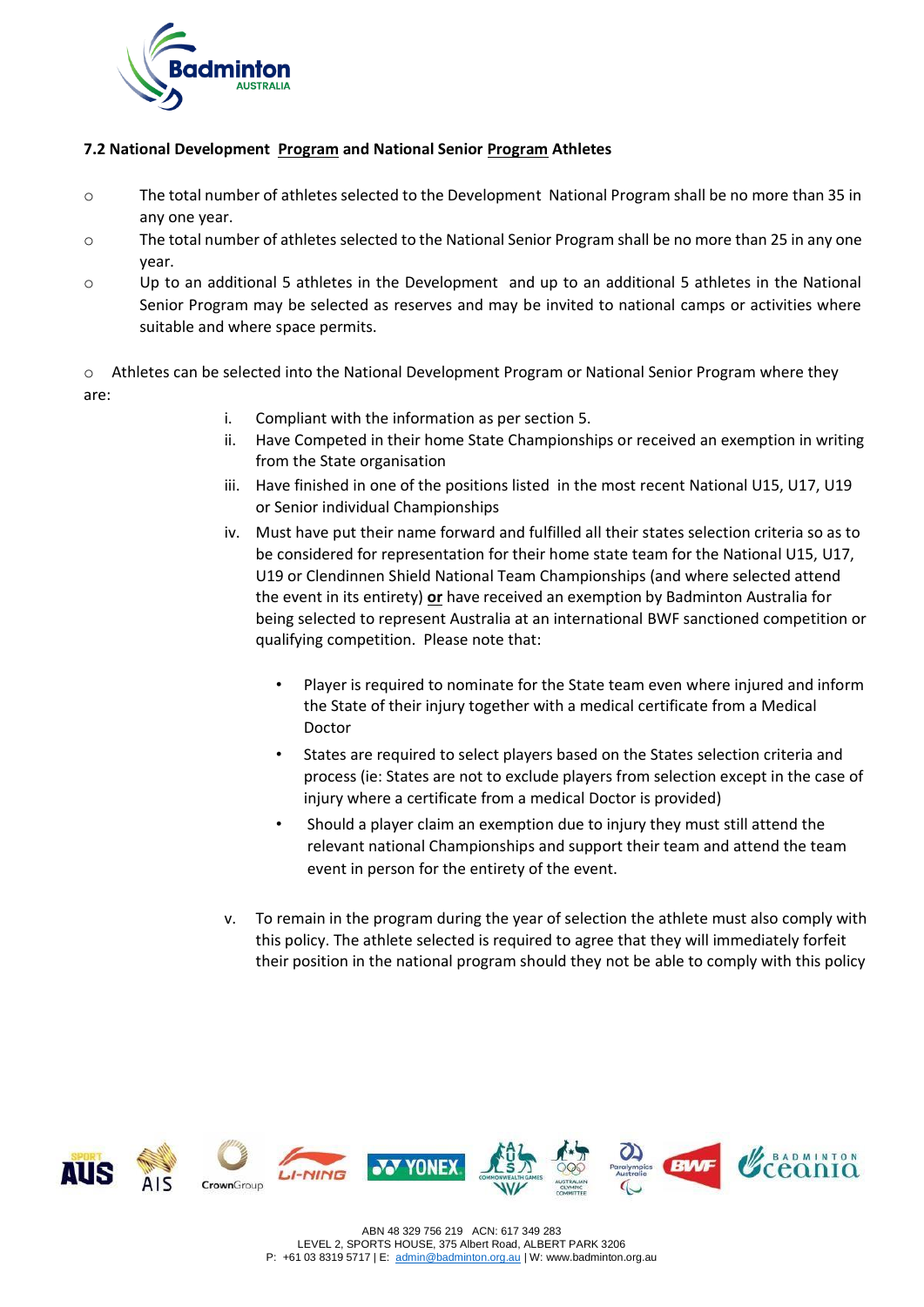

# **7.2.1 First set of athletes selected**

The first set of athletes will be selected based on being eligible with the above **and** where the athlete finishes at the relevant national events as per the information in the table below.

| <b>Senior Nationals</b>                              | MS                             | <b>WS</b>                      | <b>MD</b>                                                                                | <b>WD</b>                                                                                | XD                                                                                       |
|------------------------------------------------------|--------------------------------|--------------------------------|------------------------------------------------------------------------------------------|------------------------------------------------------------------------------------------|------------------------------------------------------------------------------------------|
| 2022 January<br><b>Competition Selection</b><br>Camp | Top 3 placings (3<br>athletes) | Top 3 placings (3<br>athletes) | Winners (2 Athletes)                                                                     | Winners (2 Athletes)                                                                     | Winners (2 Athletes)                                                                     |
| 2022 National<br>Championships                       | Finalists (2 athletes)         | Finalists (2 athletes)         | Winners (2 athletes) $-$ or<br>if winner is already<br>selected to Falcons<br>runners up | Winners (2 athletes) $-$ or<br>if winner is already<br>selected to Falcons<br>runners up | Winners (2 athletes) $-$ or<br>if winner is already<br>selected to Falcons<br>runners up |

| <b>Junior Nationals</b> | <b>MS</b>              | WS                     | MD                   | <b>WD</b>            | МX                   |
|-------------------------|------------------------|------------------------|----------------------|----------------------|----------------------|
| U15 .                   | Finalists (2 athletes) | Finalists (2 athletes) | Winners (2 athletes) | Winners (2 athletes) | Winners (2 athletes) |
| U17                     | Finalists (2 athletes) | Finalists (2 athletes) | Winners (2 athletes) | Winners (2 athletes) | Winners (2 athletes) |
| U19                     | Finalists (2 athletes) | Finalists (2 athletes) | Winners (2 athletes) | Winners (2 athletes) | Winners (2 athletes) |

# **7.2.2 Additional Athletes Selected**

7.2.2.1 Additional athletes can be selected subject to the following:

- (i) As determined by the selectors up to the number of Additional Positions available in the program after athlete are selected as per events above
- (ii) At least 5 athletes selected to the National Senior Program must be under the age of 23
- (iii) Of these at the dot-point above, at least 3 athletes selected to the National Senior Program must be under the age of 21
- (iv) Badminton Australia may at its discretion allow for up to 3 additional talented athletes for both the National Development Program and National Senior Program to be selected from diverse backgrounds into each program (up to 6 athletes in total). This may include but not limited to athletes who identify as Aboriginal or Torres Strait Islander people, people based outside of major metropolitan centres, people from low socio economic backgrounds or elite athletes talent transferring from another sport

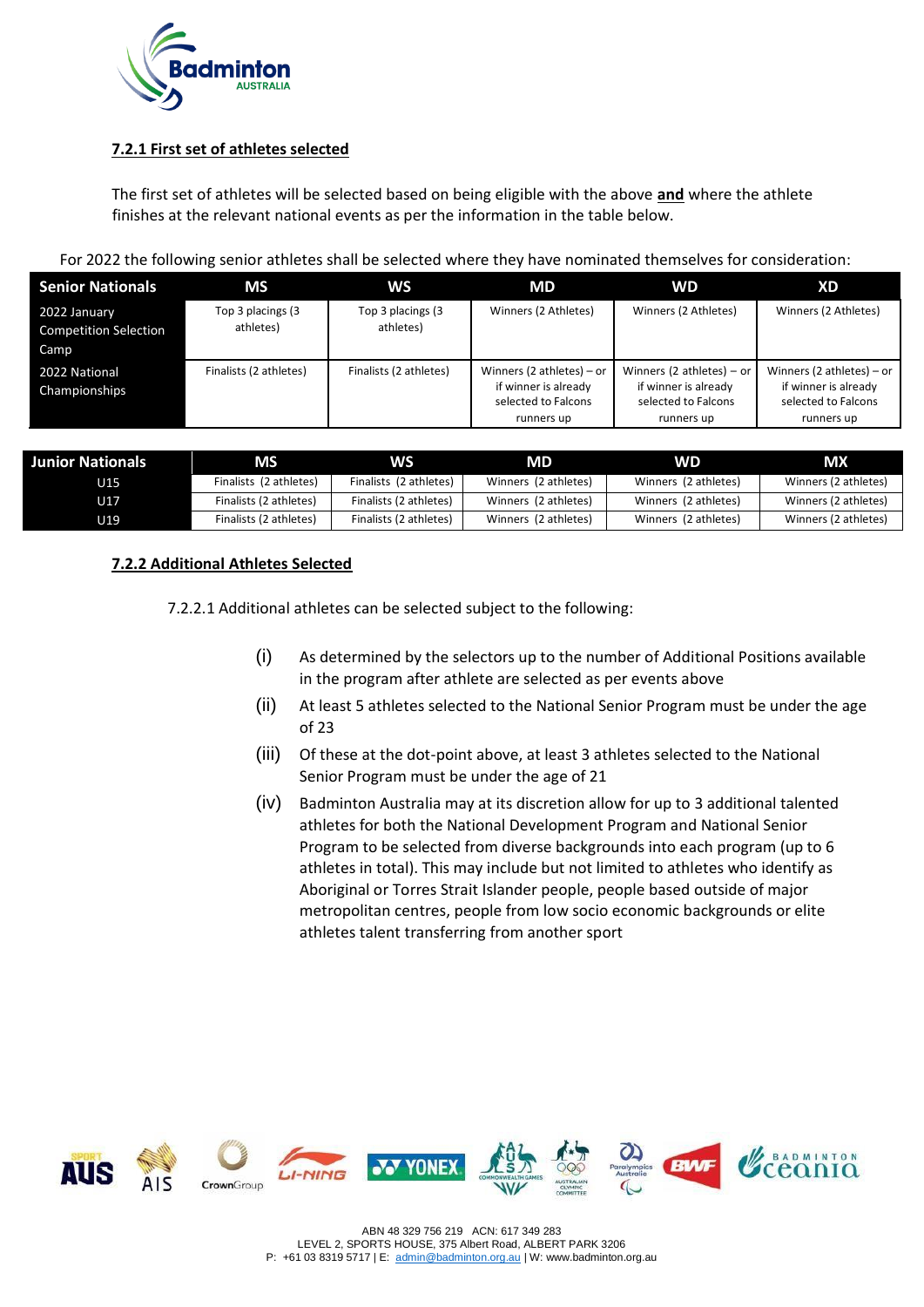

7.2.2.2 When determining athletes who may be selected to the Additional positions the following will be considered:

- (i) For athletes under the age of 23 the prospect of future podium success at an international level
- (ii) performances at National Team's Championships, Australian and State Individual Championships (or applicable age group championship)
- (iii) have competed at the most recently held relevant State/Territory Championships in their home State/Territory, including:
	- a) competed in the relevant singles event within their age category;
	- b) competed in the relevant doubles event within their age category (or entered with 'partner required' if no designated doubles partner is available);
	- c) competed in the relevant mixed doubles event within their age category (or entered with 'partner required' if no designated mixed doubles partner is available). meets the specific Selection /Nomination Criteria against which selections are being considered;
- (iv) consistency in standards of behaviour conducive to supporting the goals of the program and overall objectives of BA;
- (v) past national and international performances in events and over such periods as determined by the Selectors;
- (vi) current national and international performances including performance over the preceding twelve month period;
- (vii) current Australian ranking (if any);
- (viii) current International ranking (if any);
- (ix) (where relevant) any current or potential injury or condition which may impair, inhibit or prevent the participant's performance to the requisite level;  $(x)$  any other factor considered relevant in the circumstances.
- (xi) In considering the Criteria the Selectors may in their discretion give weight to extenuating circumstances such as injury or personal circumstances

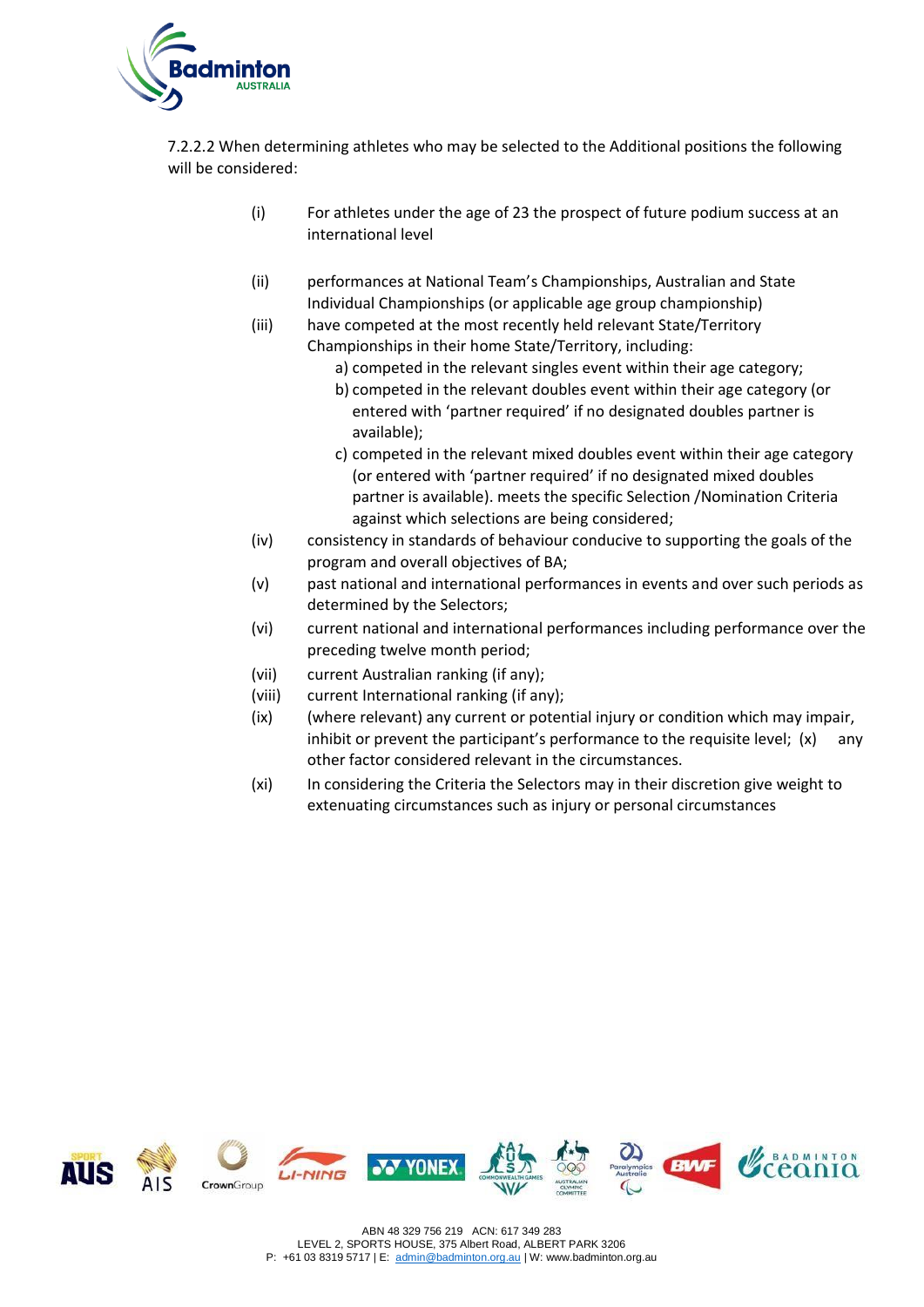

# **7.3 National Junior Teams and National Senior Teams Athletes**

7.3.1 Athletes can be selected into National Junior Teams or National Senior Teams where they are:

- (i) Be a member of the National Development Program or National Senior Program (ii) Compliant with the information as per section 3.
- (iii) Have competed in their home State Championships or received an exemption in writing from the State organisation in the year of selection. To retain their position in the National Development Program the athlete must also compete in their State Championships in the year of selection and the National Championships they are eligible to compete in
- (iv) Consideration to the rules of the competition where a team is to be selected
- (v) meets the specific Selection /Nomination Criteria against which selections are being considered if any apply as determined by Badminton Australia

7.3.2 The selectors shall ensure that athletes are selected, that in the selectors' opinion, can represent Australia in international competitions that give the best possible chance of team members achieving podium success with consideration to, but no limited to, the following:

- (i) current Australian ranking (if any);
- (ii) current International ranking (if any);
- (iii) Performances at National Team's Championships (limited to athlete comparisons where athletes face head to head, athletes from states that do not enter a team are not to be disadvantaged by this clause), Australian Individual Championships (or applicable age group championship)
- (iv) consistency in standards of behaviour conducive to supporting the goals of the Team and overall objectives of BA;
- (v) current national and international performances including performance over the preceding twelve month period;
- (vi) consideration to any current or potential injury or condition which may impair, inhibit or prevent the participant's performance to the requisite level;

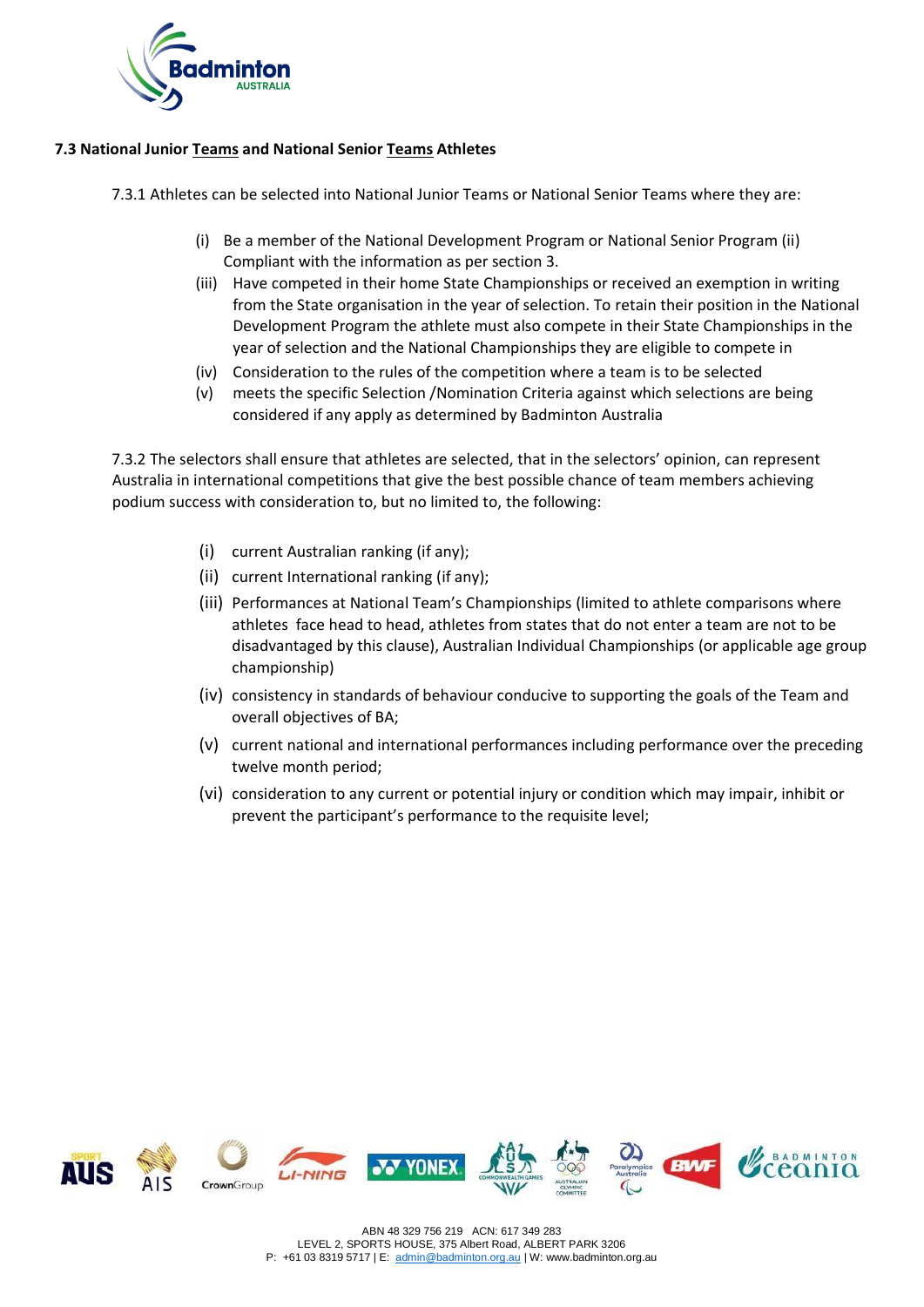

## **7.4 Olympic or Commonwealth Games Squads**

Where athletes meet the criteria as set out in section 7.2 they may be identified and selected as part of the Olympic or Commonwealth Games Squad. BA, at its discretion can select athletes to this Squad where the athlete is eligible to be selected.

#### **7.5 Olympic or Commonwealth Games Teams**

As per the criteria as set by the BWF, Australian Olympic Committee, Commonwealth Games Association and or Badminton Australia.

### **8.0 Information for Selectors**

- (i) A majority decision of Selectors is required. Subject to this Policy, the decision of the Selectors shall be final. No reasons need be given for any selection or other decision of the Selectors.
- (ii) If the Selectors are unable to reach a decision within a reasonable time and have advised the Chief Executive Officer of that situation, the CEO may make the relevant selection decision as they see fit. The normal appeals process of the Selection Policy applies to a decision of the CEO made under this clause.
- (iii) Unless expressly requested by the Selectors, athletes have no right to make submissions or representations to, or appear before, the Selectors. Any right or claim to natural justice in this regard is expressly excluded, such right being preserved in the appeal process**.**
- (iv) Selected teams / squads will be ratified by the CEO and the Board informed of the selection.
- (f) Notification to Relevant Parties
	- Subject to constraints imposed upon BA by third parties, individuals selected by the Selectors ("Selected Parties") shall be notified of their selection as soon as practicable after their individual selection or finalisation of the relevant squad or team or individual or official position(s).
	- Athletes acknowledge that their selection is subject to any appeals.
	- Notification will be made by the Chief Executive Officer of BA, or any other BA officer nominated by the CEO.





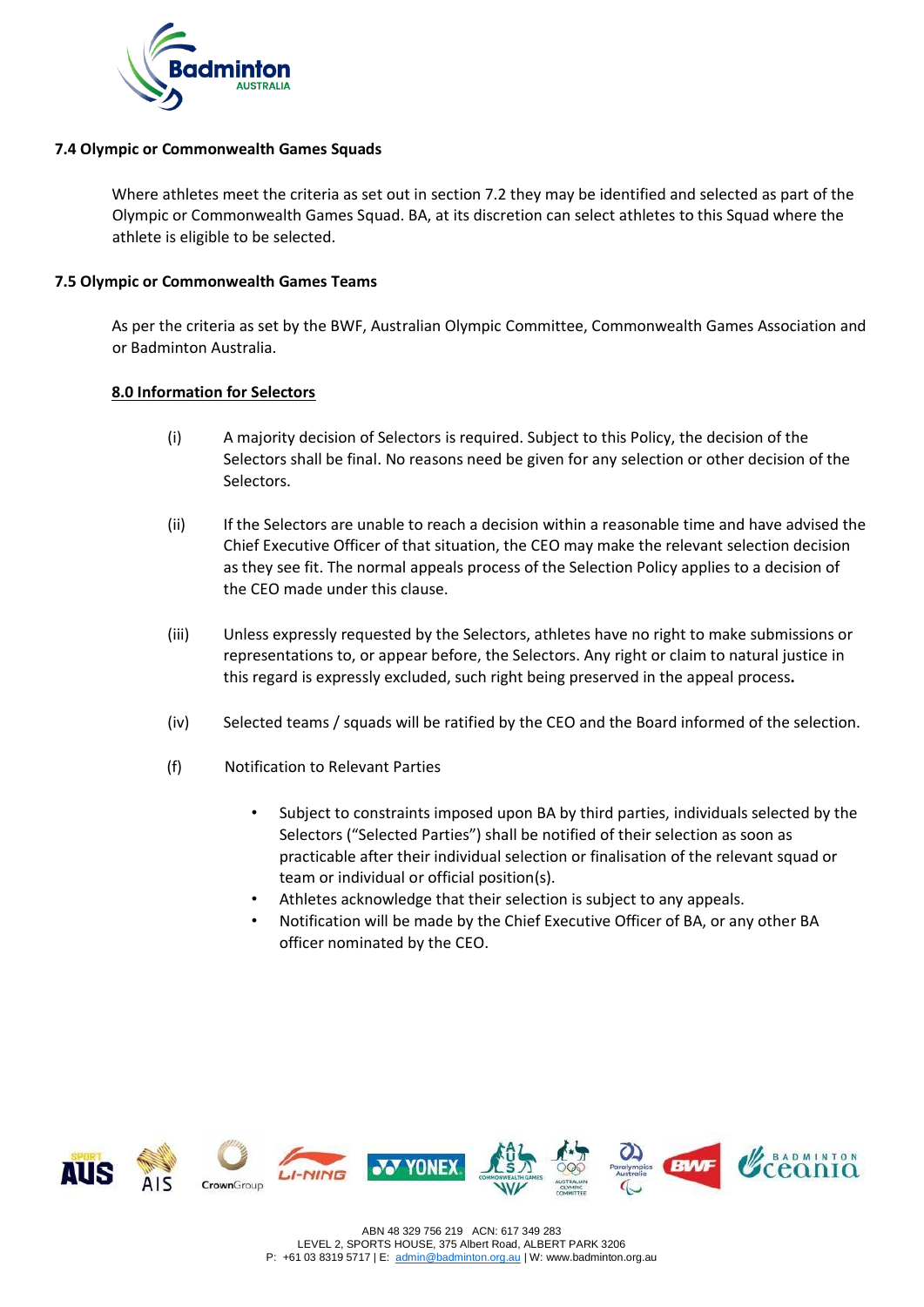

## **8.0 Removal from a selected program or team**

Any participant who:

- (i) breaches or fails to observe, in the opinion of the CEO, any of BA's Policies, Procedures, Rules, Regulations or Decisions
- (ii) by reason of illness or injury is unable to perform to the required standard in the opinion of the Coaching staff (after having received advice from a medical practitioner);
- (iii) breaches or fails to fulfill a requirement of the BA Anti-Doping Policy;
- (iv) breaches or fails to comply, fulfill and observe the requirements in the national team agreement or the national program player agreement.
- (v) fails to participate in their State home Championships or National Championships in the year selected to.

is ineligible for selection to or continued membership of the national program or national team as the case may be.

Any participant may be removed from a national team or program by the Selectors in consultation with the National Coaching Director and Performance Pathway Manager as the circumstances may require including where the participant has failed to sustain his or her performance and attitude to a satisfactory level, provided that the required performance levels had first been discussed with the participant and the participant had been given the opportunity to attain those performance levels.

## **9 Appeals**

### 9.1 Appeal

An aggrieved person may appeal against a failure of the Selectors (or the CEO under the relevant clause to comply with the procedures set down in this Policy). That is, an appeal may only be made on procedural grounds not on the merits of a particular selection decision. Any appeal under this clause will proceed in accordance with this clause. (b)

- 9.2 Procedure for Appeal
	- (i) Any appeal against a decision of the Selectors must be made within 2 business days hours of any public announcement under **clause 3(f) (ii).**

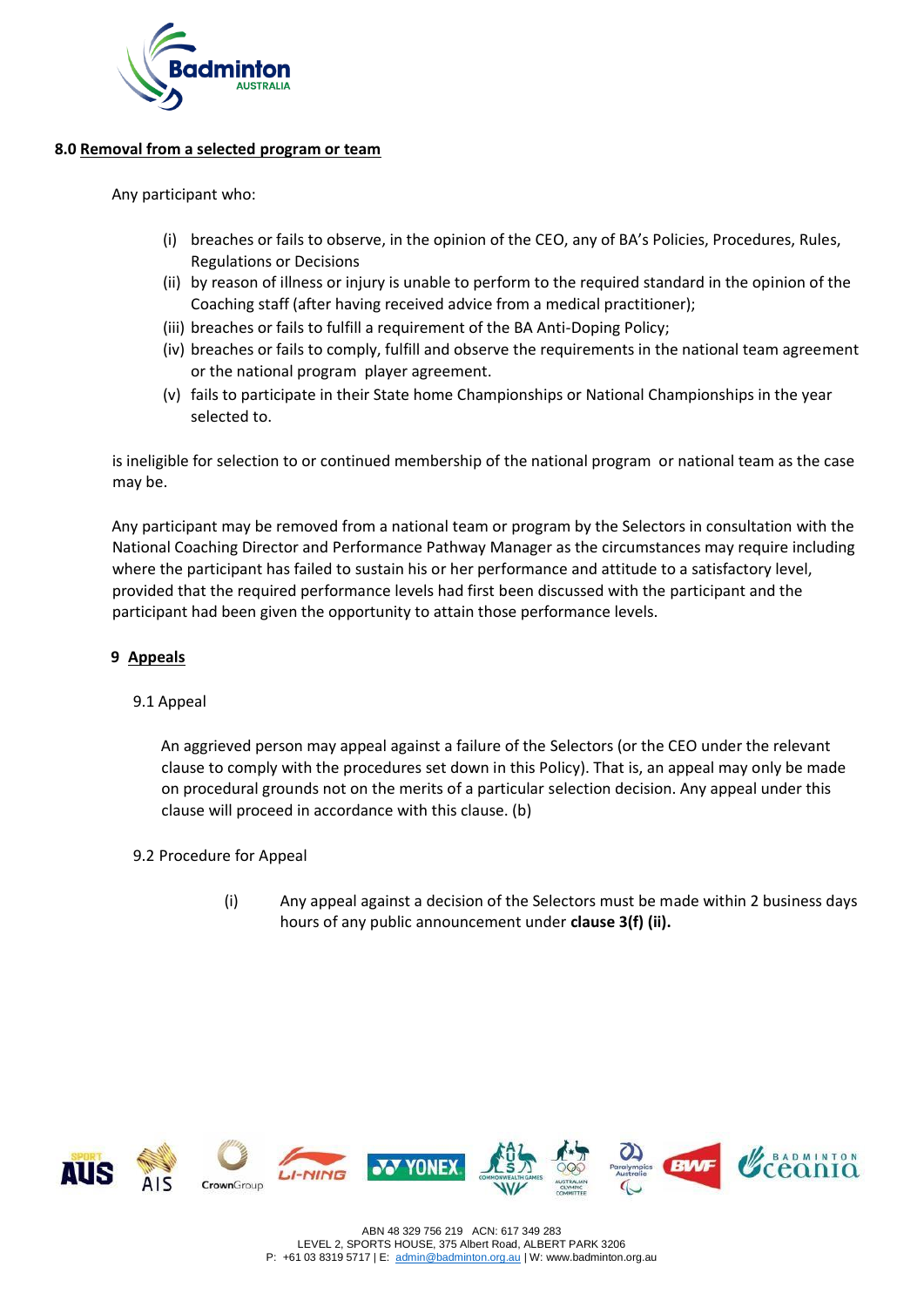

- (ii) The appeal must be lodged in writing with the BA Chief Executive Officer setting out:
	- (A). the decision of the Selectors (or the Board) in question;
	- (B). the ground on which the appeal is made; and
	- (C). the reasons or circumstances supporting the alleged ground of appeal;

and must be accompanied by a non-refundable appeal fee of \$500.

- (iii) Nothing in this Policy prevents the withdrawal of an appeal at any time in writing.
- (iv) On receipt of an appeal in accordance with this Policy, the CEO will provide the information to the Selectors for them to review their decision
- (v) The information from the selectors will be conveyed to the aggrieved party
- (vi) Should the aggrieved part still not be satisfied by the decision the matter will then be referred to a Selection Review Panel
- (vii) The athlete is required to forward the appeal documents to the CEO for provision to the Selection Review Panel as soon as the Panel is formed.
- 9.3 Rules of Selection Review Panel
	- (i) The Selection Review Panel shall be constituted by any three persons available to hear the appeal and who are appointed by the BA CEO to such role. The Selection Review Panel may include a person who is legally qualified who will chair the panel.
	- (ii) No member of the Selection Review Panel may be a party to or directly interested in the matter under consideration.
	- (iii) No current Board members, current staff members or immediate family members of any athlete who are part of BA programs will be eligible to be on the Selection Review Panel

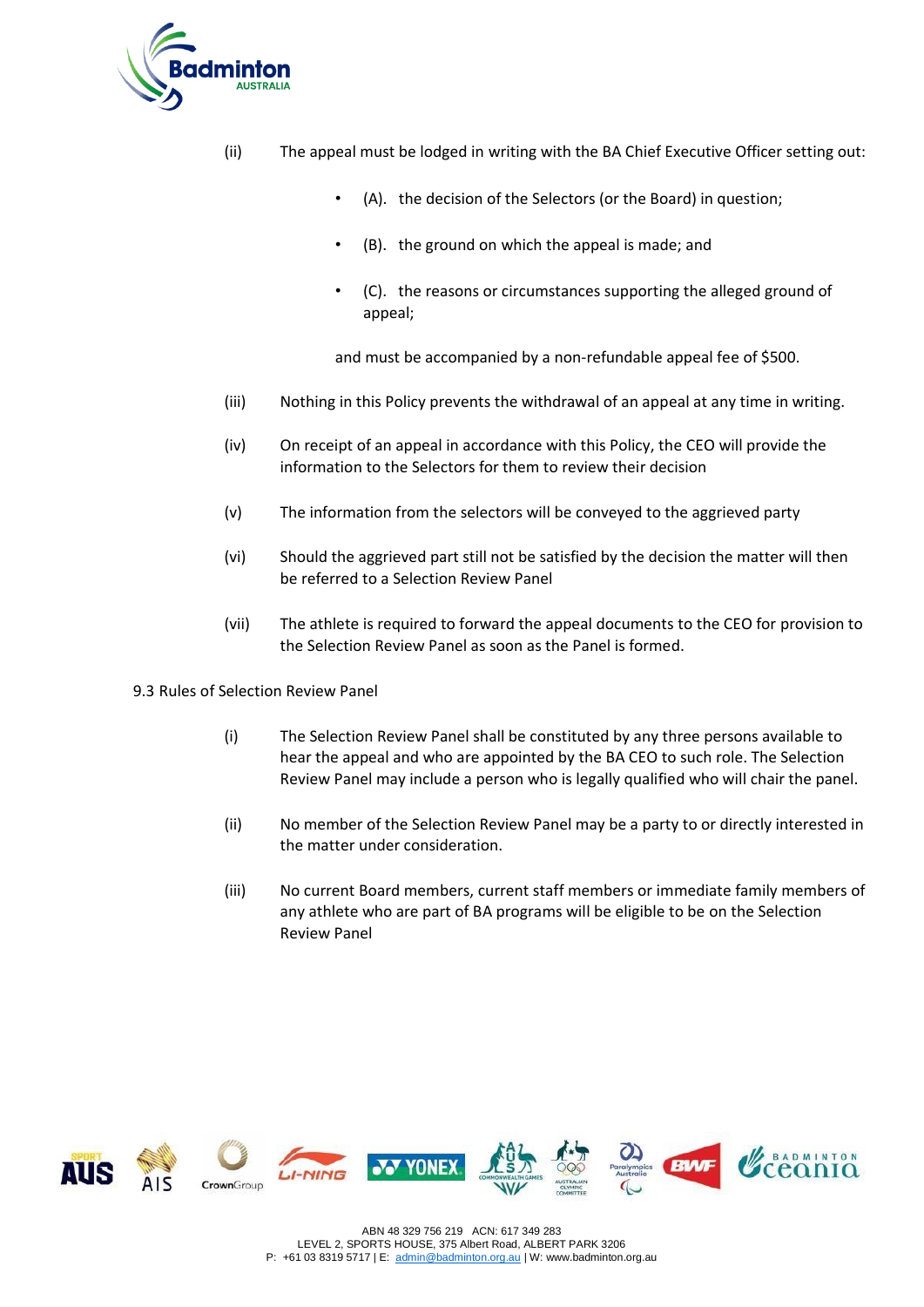

9.4 Functions of the Selection Review Panel

- (i) The Selection Review Panel has no power of selection or re-selection. The Selection Review Panel may review the matter set out in the appeal and may (as appropriate) refer the matter back to the Selectors (or the Board) for consideration.
- 9.5 Procedures for the Selection Review Panel
	- (i) On receipt of the appeal papers, the Chair of the Selection Review Panel shall notify their fellow Panel members of the appeal, and shall ensure copies of the relevant appeal papers are forwarded to Panel members as a matter of urgency.
	- (ii) The Selection Review Panel shall, as soon as practical after receiving a notice under **clause 4(e)(i)**, investigate and consider the matter and shall within 7 days of receiving such notice, determine whether:

(A). the matter should be dismissed, because in its determination, the matter is trifling in nature or has no merit; or

(B). the appeal warrants further review and determination in accordance with this Policy.

- (iii) If the Selection Review Panel determines the matter warrants further review under **clause 4(e)(ii)B**, it shall as soon as practicable, having regard to the timing of selection and proximity of relevant events, serve a notice in writing on the aggrieved party:
	- stating that the aggrieved party may address the Selection Review Panel at a meeting to be held as soon as practicable, being not earlier than four days from the date of the notice;
	- stating the date, place and time of that meeting; and
	- o informing the aggrieved person that he or she may do any one or more of the following:

o

(1) attend that meeting (personally or by his or her representative, not being legally trained or qualified);